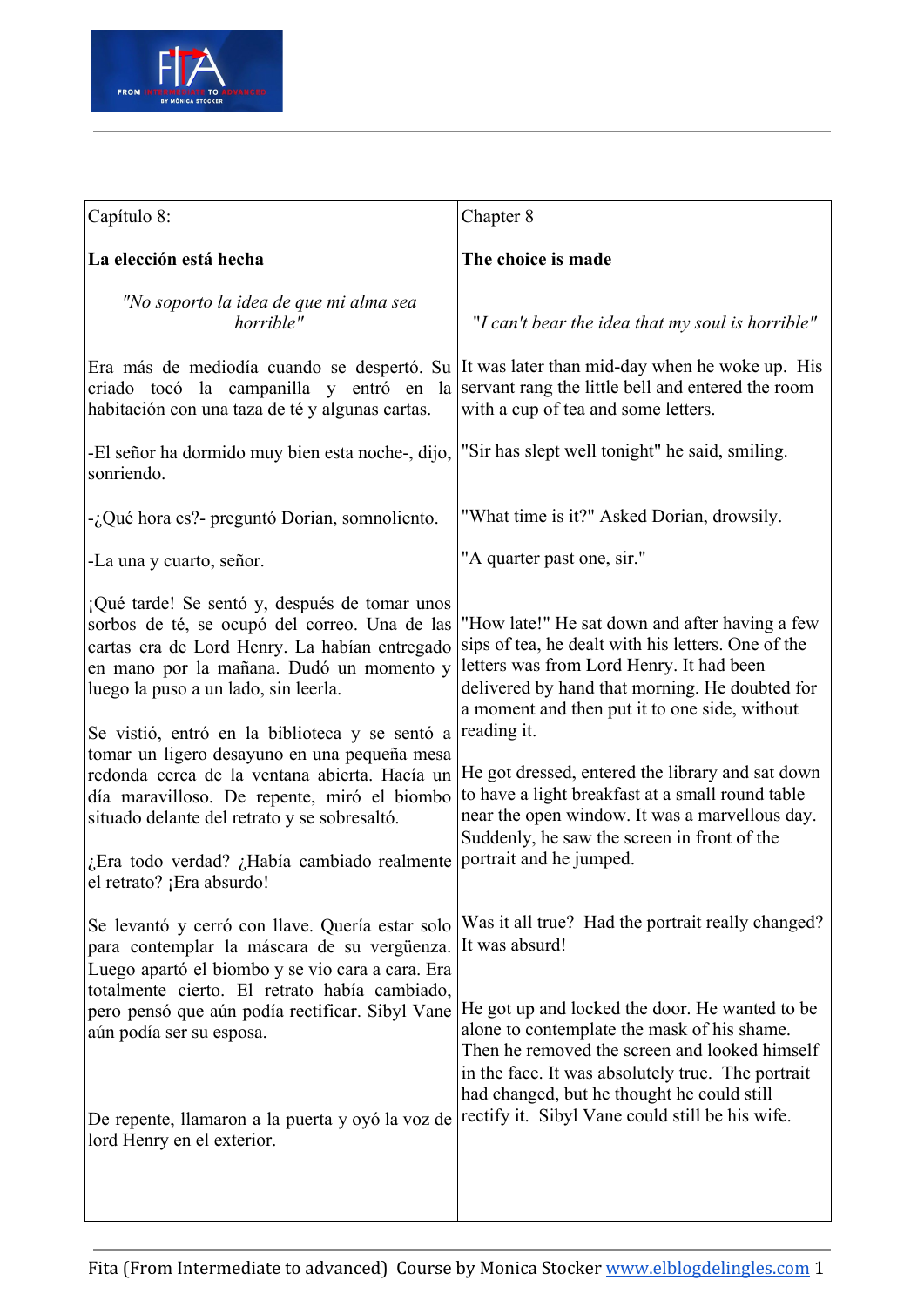

| -Lo siento, Dorian-, dijo Lord Henry al entrar.<br>-Pero no debe pensar demasiado en ello.<br>-¿Se refieres a Sibyl Vane?- preguntó el joven.                                                                                                                                                                                                                                                                                                                              | Suddenly, the doorbell rang and he heard Lord<br>Henry's voice outside.                                                                                                                                                                                                                                                                 |
|----------------------------------------------------------------------------------------------------------------------------------------------------------------------------------------------------------------------------------------------------------------------------------------------------------------------------------------------------------------------------------------------------------------------------------------------------------------------------|-----------------------------------------------------------------------------------------------------------------------------------------------------------------------------------------------------------------------------------------------------------------------------------------------------------------------------------------|
| -Sí, por supuesto-, respondió Lord Henry. -Es<br>horrible, pero no fue culpa suya. Dígame, ¿fue a<br>verla después de que terminara la obra?                                                                                                                                                                                                                                                                                                                               | "I am sorry Dorian" said Lord Henry as he<br>entered. "But you shouldn't think too much<br>about it."                                                                                                                                                                                                                                   |
| -Sí.                                                                                                                                                                                                                                                                                                                                                                                                                                                                       | "Are you referring to Sibyl Vane?" Asked the<br>young man.                                                                                                                                                                                                                                                                              |
| -Estaba seguro.<br>-Fui brutal, Harry, terriblemente brutal. Pero<br>ahora todo está bien. No me arrepiento de nada<br>de lo que ha sucedido. Me ha enseñado a<br>conocerme mejor.<br>-¡Ah, Dorian, cómo me alegro de que se lo tome<br>de esa manera!<br>-Soy feliz. Quiero ser bueno. No soporto la idea<br>de que mi alma sea horrible. Me casaré con<br>Sibyl Vane.<br>-¡Casarse con Sibyl Vane! -exclamó lord Henry,<br>poniéndose en pie. -¿No ha recibido mi carta? | "Yes, of course" replied Lord Henry. "It's<br>horrible, but it wasn't your fault. Tell me, did<br>you go to see her after the play finished?"<br>"Yes."<br>"I was sure."<br>"I was brutal, Harry, terribly brutal. But now<br>everything is fine. I don't regret anything that<br>happened. It has taught me to know myself<br>better." |
| -¿Su carta? Ah, sí. No la he leído aún, Harry.<br>-Entonces, $\lambda$ no sabe nada?                                                                                                                                                                                                                                                                                                                                                                                       | "Ah, Dorian, I am pleased that you are dealing<br>with it this way."                                                                                                                                                                                                                                                                    |
| $-i$ . Qué quiere decir?<br>Lord Henry cruzó la habitación y, sentándose<br>junto a Dorian Gray, le tomó las manos y las<br>apretó con fuerza.                                                                                                                                                                                                                                                                                                                             | "I am happy. I want to be good. I can't bear the<br>idea that my soul is horrible. I will marry Sibyl<br>Vane."                                                                                                                                                                                                                         |
| -Dorian -dijo- Sibyl Vane ha muerto.                                                                                                                                                                                                                                                                                                                                                                                                                                       | "Marry Sibyl Vane!" Exclaimed Lord Henry,<br>standing up. "Haven't you received my letter?"                                                                                                                                                                                                                                             |
| -¡Muerta! ¡Sibyl muerta! ¡No es verdad! ¡Es una<br>mentira horrible! ¿Cómo se atreve a decir eso?<br>-Es completamente cierto, Dorian-, dijo Lord<br>Henry con seriedad. -La encontraron muerta<br>anoche en el teatro. Al parecer, tomó algo.<br>-¡He asesinado a Sibyl Vane! -, dijo Dorian                                                                                                                                                                              | "Your letter? Ah, yes. No, I haven't read it yet,<br>Harry."<br>"So you know nothing?"                                                                                                                                                                                                                                                  |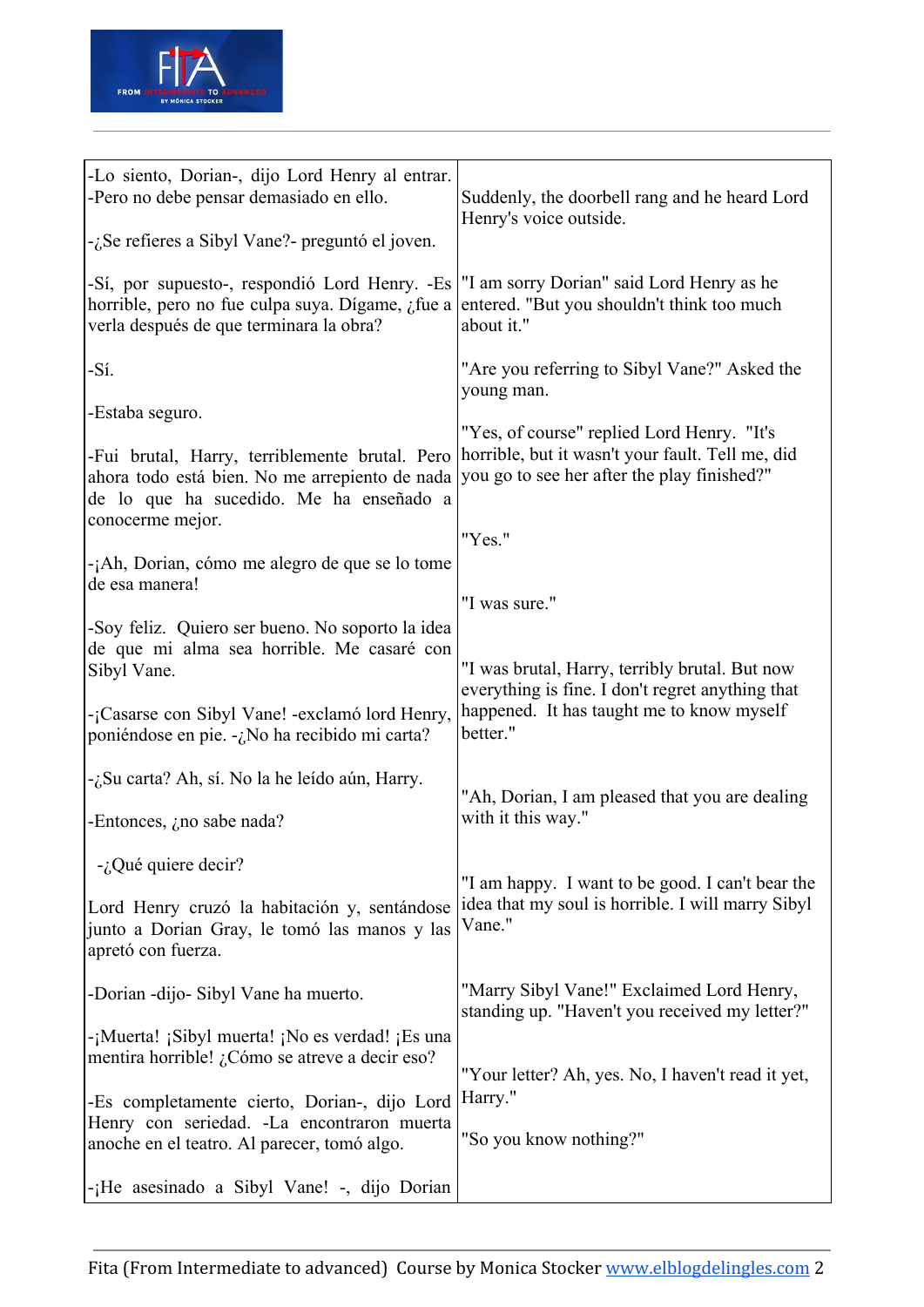

| Gray, que se levantó y se sentó al lado del Lord<br>Henry.- Nunca volverá a la vida otra vez-,<br>murmuró el muchacho, escondiendo la cara<br>entre las manos.                                        | "What are you trying to say?"                                                                                                                                                                      |
|-------------------------------------------------------------------------------------------------------------------------------------------------------------------------------------------------------|----------------------------------------------------------------------------------------------------------------------------------------------------------------------------------------------------|
| -No, nunca volverá a la vida. Ha interpretado su<br>último papel-, dijo Lord Henry-, pero no ha sido<br>culpa suya. En realidad, esa muchacha nunca ha<br>vivido realmente, de manera que tampoco ha  | Lord Henry crossed the room, and sitting next to<br>Dorian Gray, he took his hands and squeezed<br>them tightly.                                                                                   |
| muerto de verdad. Para usted al menos, siempre<br>ha sido un sueño. Sibyl Vane era menos real que<br>Julieta.                                                                                         | "Dorian, Sibyl Vane has died."                                                                                                                                                                     |
| -¡Qué bien me conoce! No vamos a hablar más  "Died! Sibyl is dead! It isn't true! It's a horrible<br>de lo sucedido. Recordaré este amor como una<br>experiencia maravillosa. Eso es todo.            | lie! How dare you say that?"                                                                                                                                                                       |
| -Olvídelo todo Dorian, y venga esta noche<br>conmigo y con mi hermana a la ópera.                                                                                                                     | "It's completely true, Dorian" said Lord Henry,<br>gravely. "They found her last night in the<br>theatre. It seems that she took something."                                                       |
| -Sí, creo que me reuniré con usted allí. Estoy<br>demasiado cansado para comer nada.                                                                                                                  |                                                                                                                                                                                                    |
| -Entonces, hasta luego. Le veré antes de las<br>nueve y media.                                                                                                                                        | "I have killed Sibyl Vane!" Said Dorian Gray,<br>who got up and sat down next to Lord Henry.<br>"She will never come back to life" murmmed                                                         |
| Cuando se quedó solo, Dorian volvió a descubrir<br>el cuadro. No; no había más cambios en la<br>imagen. El retrato conocía la muerte de Sibyl                                                         | the young man, hiding his face in his hands.                                                                                                                                                       |
| Vane antes que él mismo. La crueldad alrededor<br>de la boca había aparecido en el mismo<br>momento en el que ella moría.                                                                             | "She will never come back to life. She has<br>played her last role" said Lord Henry. "But it<br>wasn't your fault. "The truth is, that girl has<br>never really lived, and so she has never really |
| Sintió que la elección de su vida ya estaba<br>hecha: Eterna juventud, pasión infinita, secretos<br>placeres, alegrías salvajes y pecados aún más<br>salvajes; quería todas aquella cosas. El retrato | died." For you at least, it has always been a<br>dream. Sibyl Vane was less real than Juliet.                                                                                                      |
| cargaría con el peso de la vergüenza y él estaría<br>a salvo. Eso era todo.                                                                                                                           | "How well you know me!" We are not going to<br>speak any more about the event. I will<br>remember this love as a wonderful experience.<br>That is all."                                            |
|                                                                                                                                                                                                       | "Forget all about it, Dorian and come with me<br>and my sister to the opera tonight."                                                                                                              |
|                                                                                                                                                                                                       | "Yes, I think I will meet you there. I am too                                                                                                                                                      |